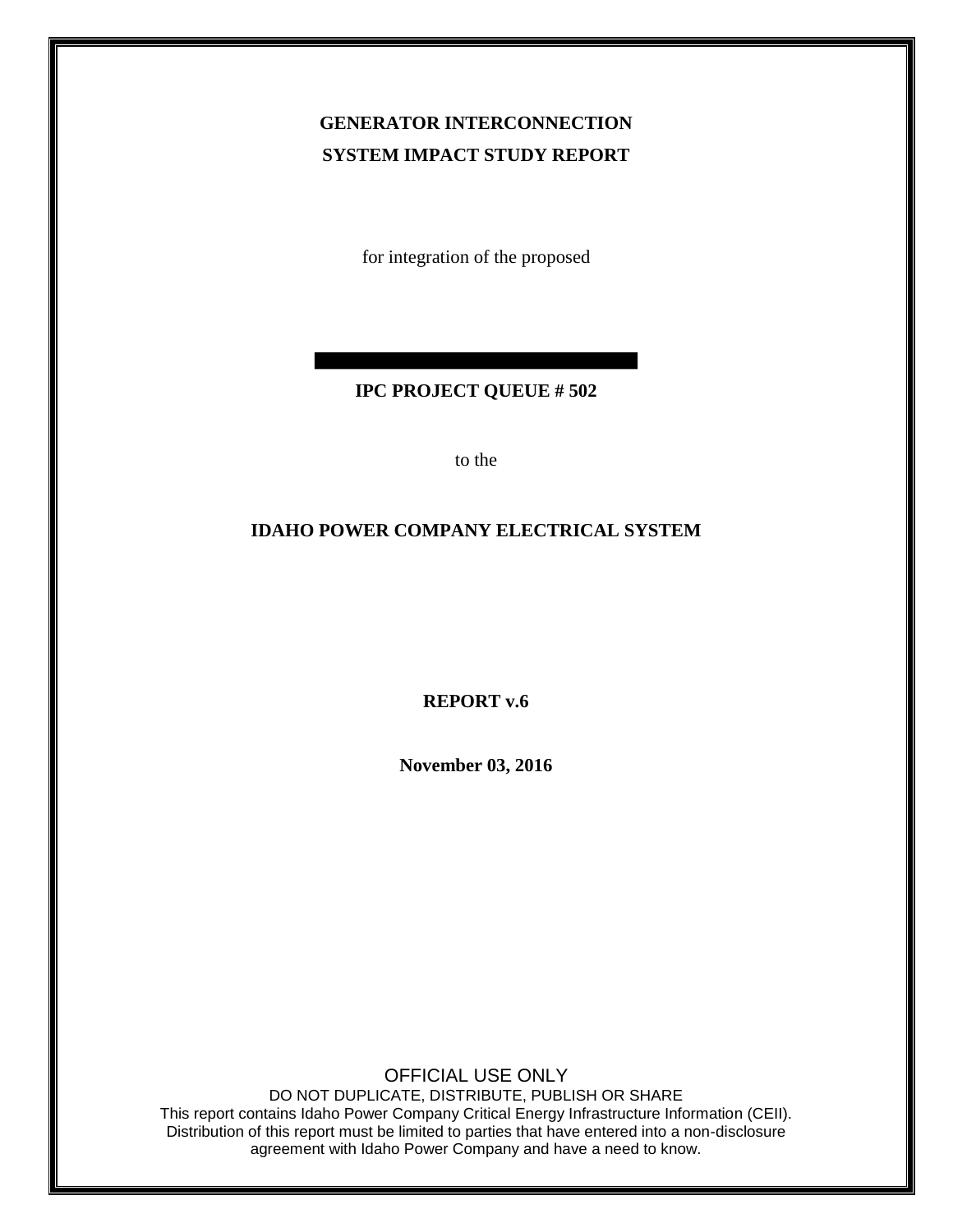# **Revision History**

| Date       | <b>Revision</b> | <b>Initials</b> | <b>Summary of Changes</b>                               |
|------------|-----------------|-----------------|---------------------------------------------------------|
| 4/12/2016  | $\Omega$        | <b>BRC</b>      | Issued for client                                       |
| 6/8/2016   |                 | <b>PMA</b>      | <b>IPC</b> review                                       |
| 6/13/16    | 2               | <b>BRC</b>      | Issued for client                                       |
| 6/20/2016  | 3               | <b>PMA</b>      | <b>IPC</b> review                                       |
| 10/10/2016 | 4               | <b>PMA</b>      | <b>IPC</b> review                                       |
| 10/11/2016 | 5               | <b>PMA</b>      | <b>IPC</b> review                                       |
| 11/03/2016 | 6               | PMA             | Revised to include three phase PLC for affected system. |

System Impact Study Report

OFFICIAL USE ONLY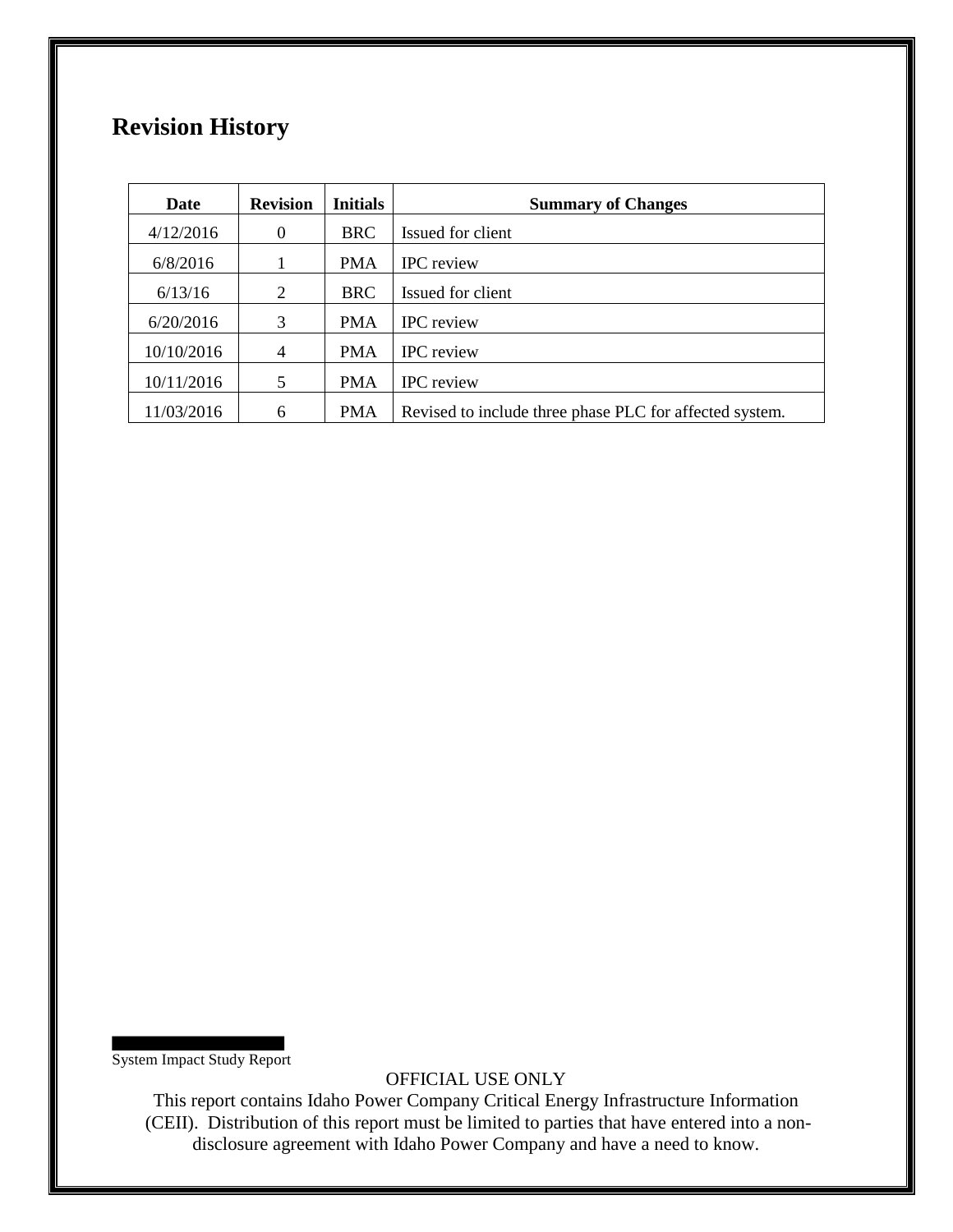# **Table of Contents**

| 1.0 |  |  |  |  |  |  |
|-----|--|--|--|--|--|--|
| 1.1 |  |  |  |  |  |  |
| 1.2 |  |  |  |  |  |  |
| 1.3 |  |  |  |  |  |  |
| 2.0 |  |  |  |  |  |  |
| 3.0 |  |  |  |  |  |  |
| 4.0 |  |  |  |  |  |  |
| 5.0 |  |  |  |  |  |  |
| 6.0 |  |  |  |  |  |  |
| 7.0 |  |  |  |  |  |  |
| 7.1 |  |  |  |  |  |  |
| 7.2 |  |  |  |  |  |  |
| 7.3 |  |  |  |  |  |  |
| 7.4 |  |  |  |  |  |  |
| 7.5 |  |  |  |  |  |  |
| 7.6 |  |  |  |  |  |  |
| 8.0 |  |  |  |  |  |  |
| 9.0 |  |  |  |  |  |  |
|     |  |  |  |  |  |  |
|     |  |  |  |  |  |  |
|     |  |  |  |  |  |  |
|     |  |  |  |  |  |  |
|     |  |  |  |  |  |  |
|     |  |  |  |  |  |  |
|     |  |  |  |  |  |  |
|     |  |  |  |  |  |  |
|     |  |  |  |  |  |  |

System Impact Study Report i

### OFFICIAL USE ONLY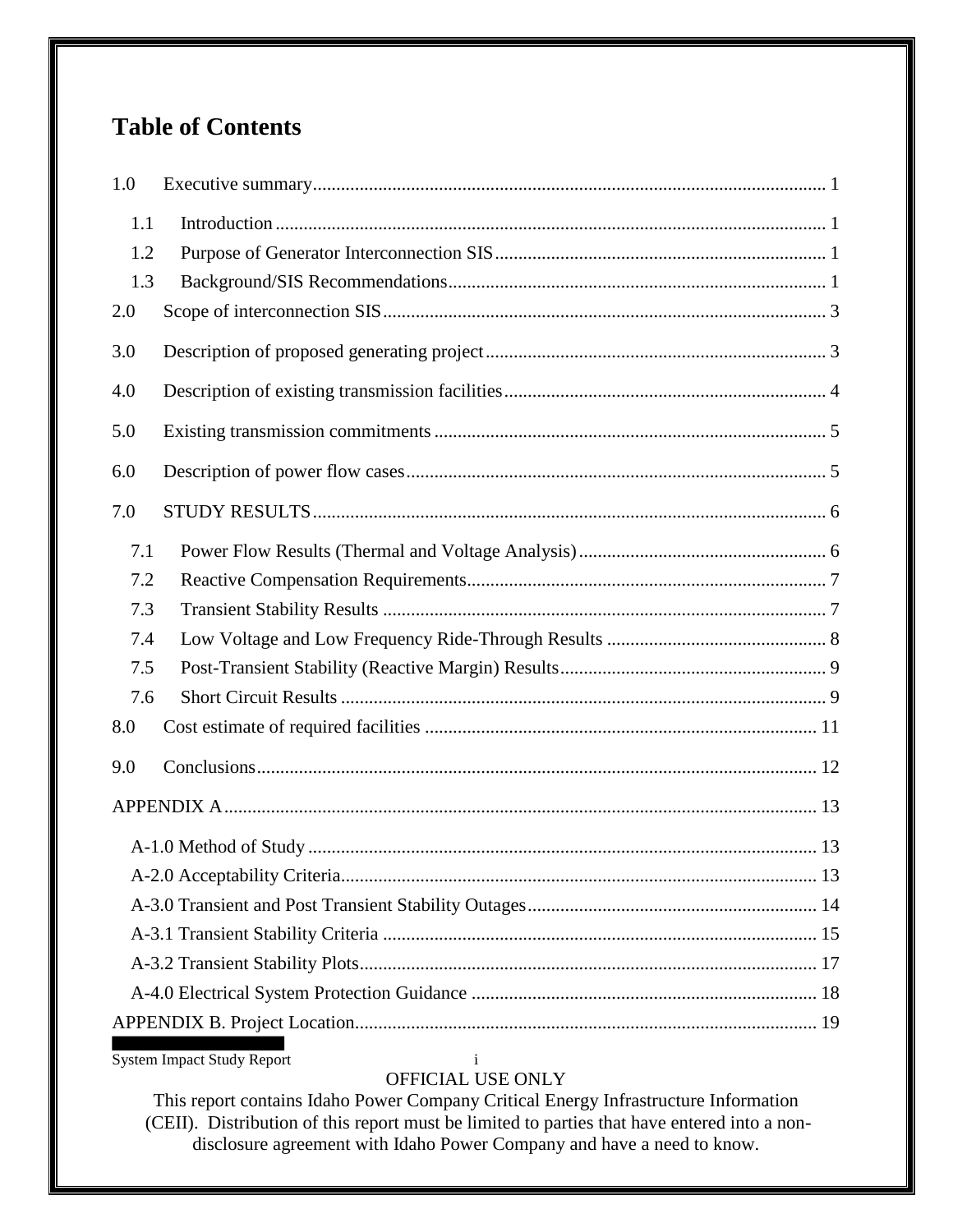# **List of Tables**

| Table 2: Conceptual-level Cost Estimate for POI Generation Station Interconnection  11 |  |
|----------------------------------------------------------------------------------------|--|

System Impact Study Report ii

OFFICIAL USE ONLY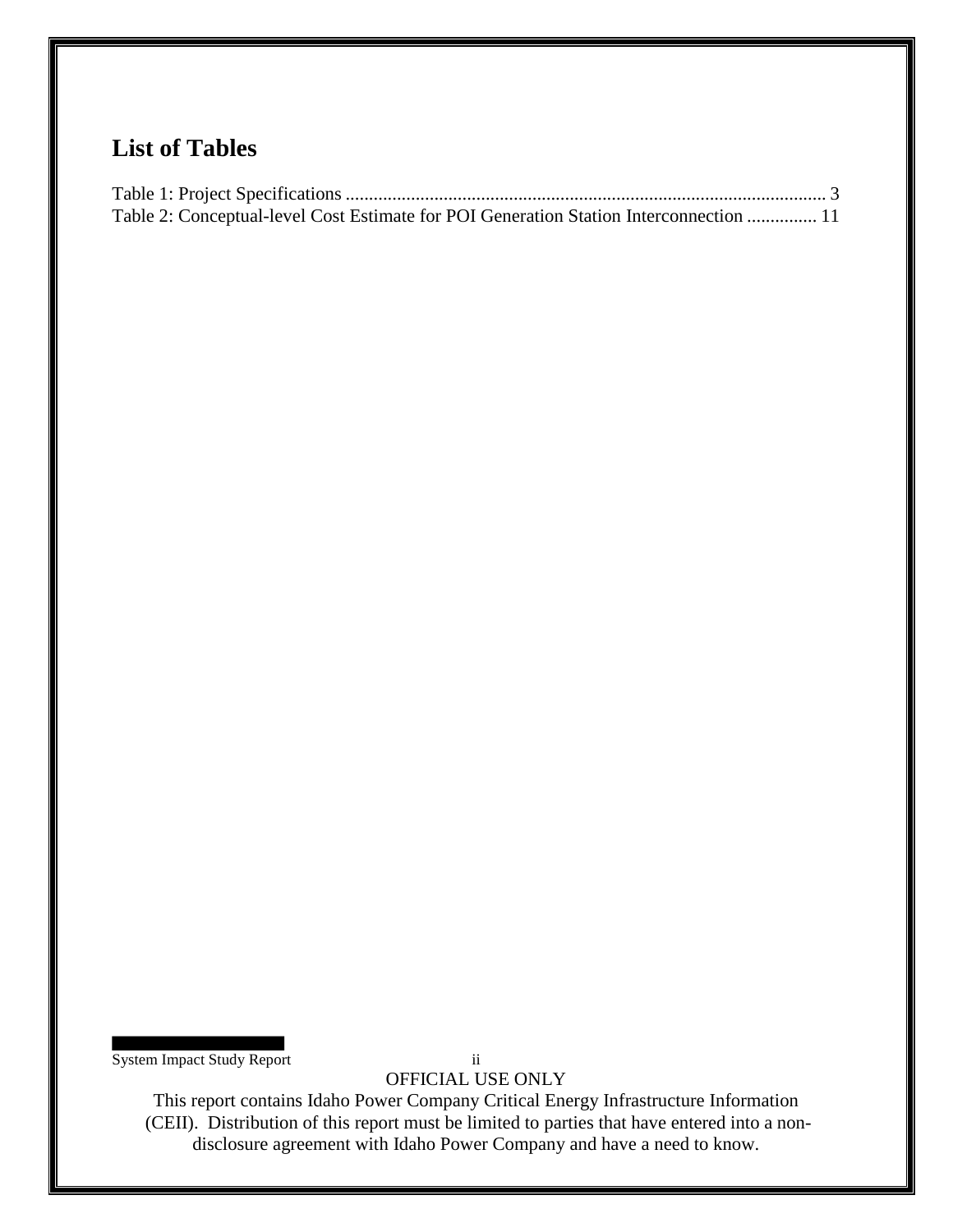### **1.0 EXECUTIVE SUMMARY**

#### **1.1 Introduction**

has contracted with Idaho Power Company (IPC) to perform a Generator Interconnection System Impact Study (SIS) for the integration of the proposed 20MW photovoltaic project (the Project). The Project is located in IPC's Southern Region in **in Twin Falls County**, Idaho. The Project is Generation Interconnect (GI) queue number 502 (GI #502). The specific point of interconnection (POI) studied is the 345 kV Transmission Line jointly owned by IPC ,

On behalf of, and with the oversight of Idaho Power Company, performed this SIS under the Idaho Power Tariff.

This report documents the basis for and the results of this SIS for the GI #502 Generation Interconnection Customer. The report describes the proposed project, the determination of project interconnection system impact and estimated costs for integration of the Project to the Idaho Power System. This report satisfies the SIS requirements of the Idaho Power Tariff.

#### **1.2 Purpose of Generator Interconnection SIS**

A Transmission System Impact Study is required to determine if any additional network upgrades are required to integrate this project into the IPC transmission system and to evaluate system impacts (thermal, voltage, transient stability, reactive margin). Generator interconnection service (either as an Energy Resource or a Network Resource) does not in any way convey any right to deliver electricity to any specific customer or point of delivery.

#### **1.3 Background/SIS Recommendations**

The system impact of interconnecting the 20 MW solar generation project to IPC's 345 kV Transmission Line was evaluated. Power flow, Transient, Post-Transient (Reactive Margin), Low Voltage Ride Through and Short Circuit analyses indicate that interconnecting of the project, GI #502, is feasible and will have a negligible impact on the surrounding systems.

Under high stressed conditions, when the shunt reactor at is not energized, the project may be subject to tripping (by its own protection) due to overvoltage conditions based on the Low/High Voltage Ride Through generator protection (lhvrt) model parameters. Since the lhvrt parameters are compliant with the PRC-024-2 standard, tripping under these conditions is acceptable. The Project can opt to adjust their protection settings to avoid tripping under high stressed conditions.

System Impact Study Report 1

OFFICIAL USE ONLY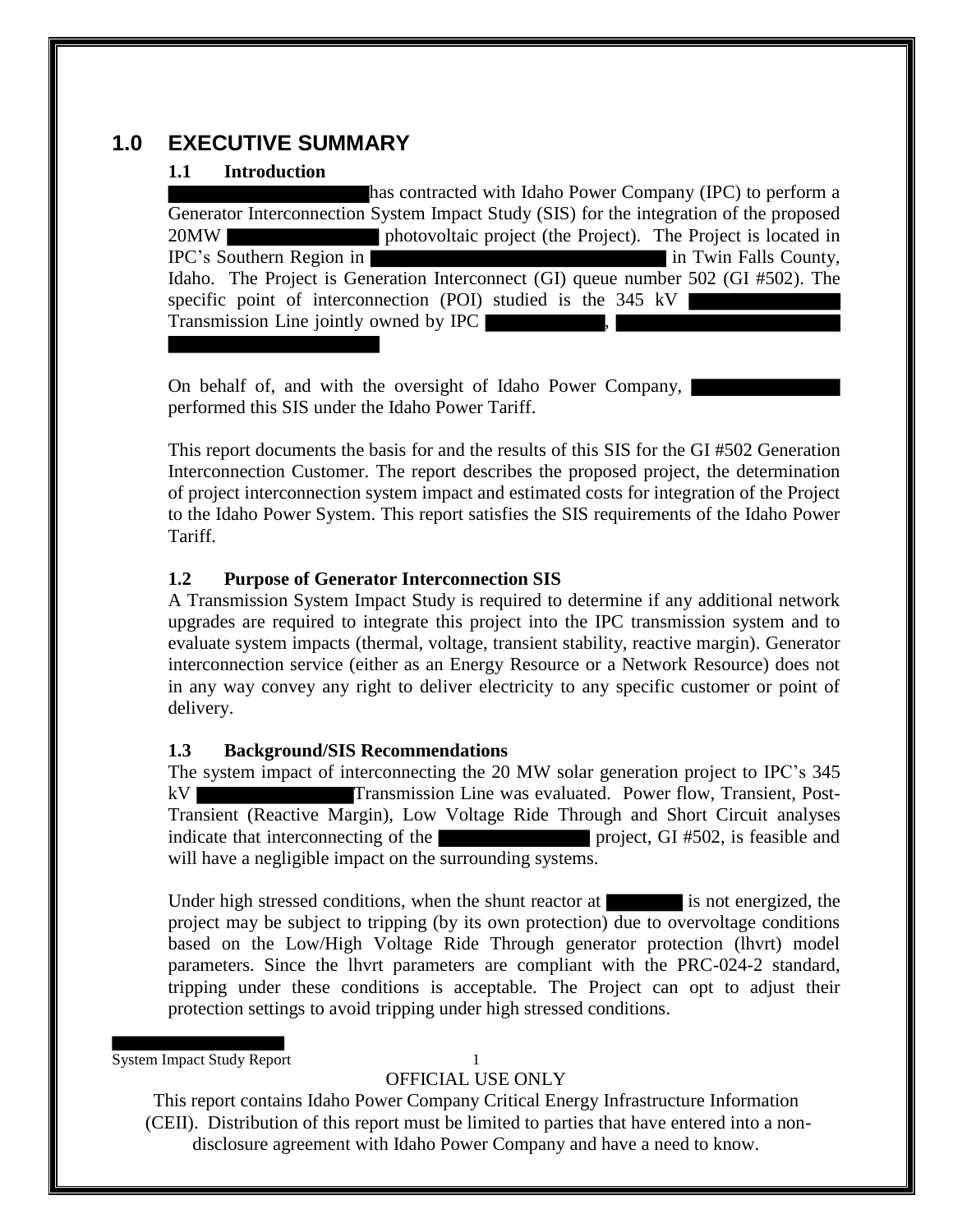In addition, GI #502, will meet the power factor requirements required by IPC without any additional required shunt reactive compensation. GI #502 will be required to control voltage in accordance with a voltage schedule as provided by Idaho Power Grid Operations. Therefore, GI #502 will be required to install a plant controller for managing the real and reactive power output of the 20 MW inverter array at the project POI, and a phasor measurement unit device (PMU) at the POI.

Connecting the Project to the 345 kV line will require the following:

- 1) A new 345/138 kV class substation with a 345 kV tapped connection at the POI.
- 2) Replace protection relays at and and substations.
- 3) Replace PLC communication equipment at  $\overline{\&}$  with three phase PLC.
- 4) Add three phase PLC communication equipment and protective relaying at the interconnection.

When compared against the performance of the present system (pre-project), studies indicate that there is no significant degradation in system protection or stability with the project in service via a tapped connection. Worst case fault (near the POI) clearing time increases from an average of 4.5 cycles to 9.5 cycles. Transient studies indicate that this does not result in system performance degradation. See Appendix A-3.2 for detailed transient voltage and frequency plots.

The **total preliminary cost estimate** to interconnect the **project** is \$5,194,200. This cost estimate assumes that the relay replacement cost at the substation is similar to the relay replacement cost at the substation. Since the substation belongs to  $\blacksquare$ , this cost may be different and may impact the cost estimate given above.

Additional Communication Requirements:

The ability to remotely interrogate the relaying for operational analysis and maintenance is also required. Additional communications to support functions such as PMU, SCADA, Metering, GOLC, etc. will be required. These requirements may result in the need for additional infrastructure and this cost is not included in the preliminary cost estimate.

The following are the typical communication requirement for various functions:

 The Interconnection Customer to deliver dedicated 19.2kbps DDS service from POI demark to Substation for SCADA usage.

System Impact Study Report 2

### OFFICIAL USE ONLY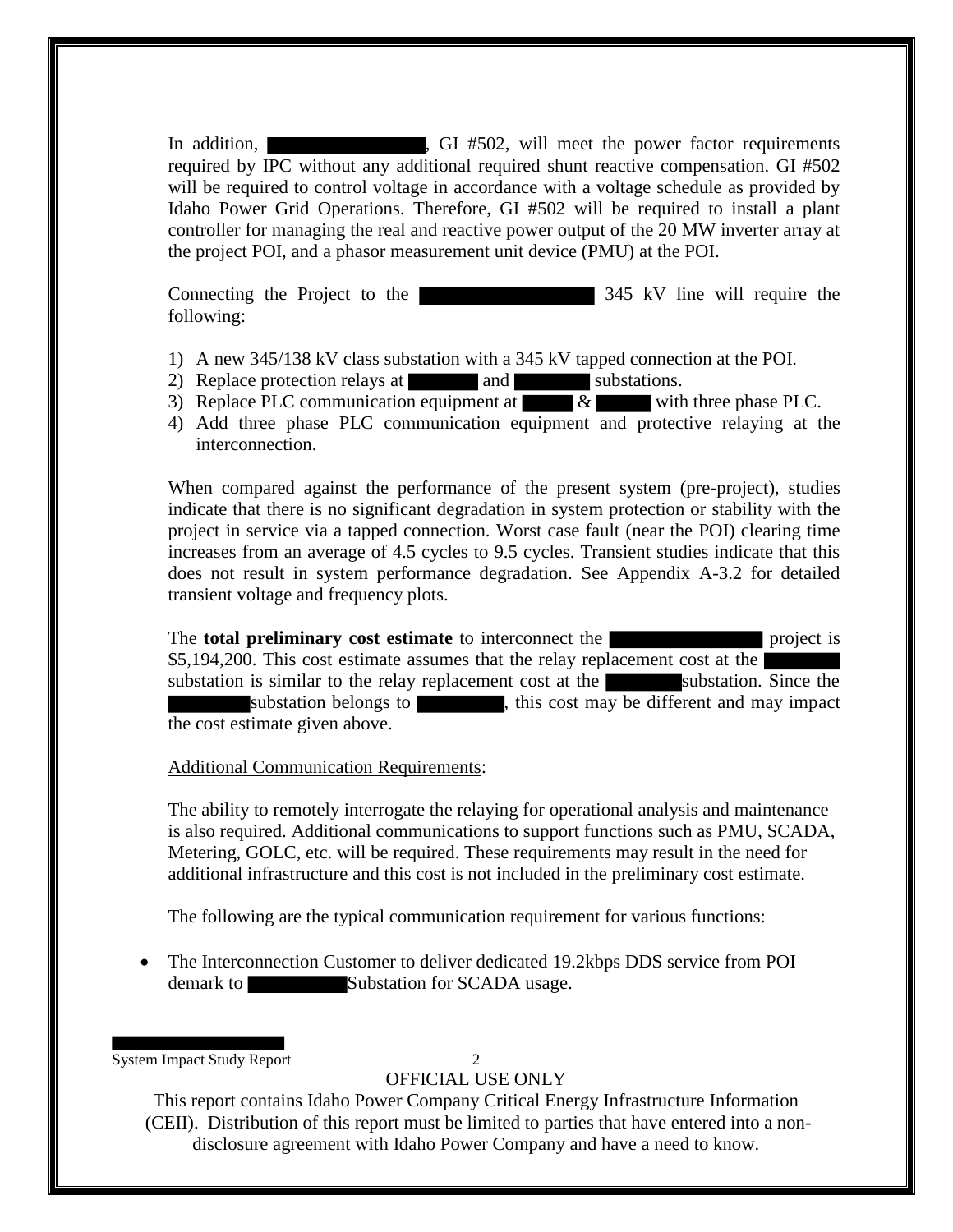- The Interconnection Customer to deliver dedicated 19.2kbps DDS service from POI demark to Substation for PMU usage.
- The Interconnection Customer to deliver modem capable POTS service to POI demark for IPCO usage.
- The Interconnection Customer is responsible for any high voltage protection of circuits at POI mandated by  $3<sup>rd</sup>$  party service provider.

## **2.0 SCOPE OF INTERCONNECTION SIS**

The Interconnection SIS was conducted and prepared in accordance with Idaho Power Company's Standard Generator Interconnection Procedures to provide an evaluation of the system impact of the interconnection of the proposed generating project to the Idaho Power system. As listed in the Interconnection System Impact Study agreement, the Interconnection System Impact Study report provides the following information:

- Two 345kV POI options where studied
	- o Option 1 tap option, i.e. single 345kV breaker
	- o Option 2 345kV three breaker ring
- Identification of transient stability voltage or frequency violations for both options described above.
- Preliminary identification of any circuit breaker short circuit capability limits exceeded as a result of the interconnection;
- Preliminary identification of any thermal overload or voltage limit violations resulting from the interconnection; and
- Preliminary description and non-binding estimated cost of facilities required to interconnect the Generating Facility to the IPC System and to address the identified short circuit and power flow issues.

All other proposed Generation projects prior to this project in the Generator Interconnect queue were considered in this study. A current list of these projects can be found in the Generation Interconnection folder located on the Idaho Power web site at the link shown below:

**http://www.oatioasis.com/ipco/index.html**

# **3.0 DESCRIPTION OF PROPOSED GENERATING PROJECT**

, GI #502, proposes to interconnect to the 345 kV Idaho Power transmission system with a total injection of 20 MW (maximum project output) using

inverters. The interconnection point is IPC's 345 kV

Transmission line. This project's projected in-service date is .

#### **Table 1: Project Specifications**

System Impact Study Report 3

OFFICIAL USE ONLY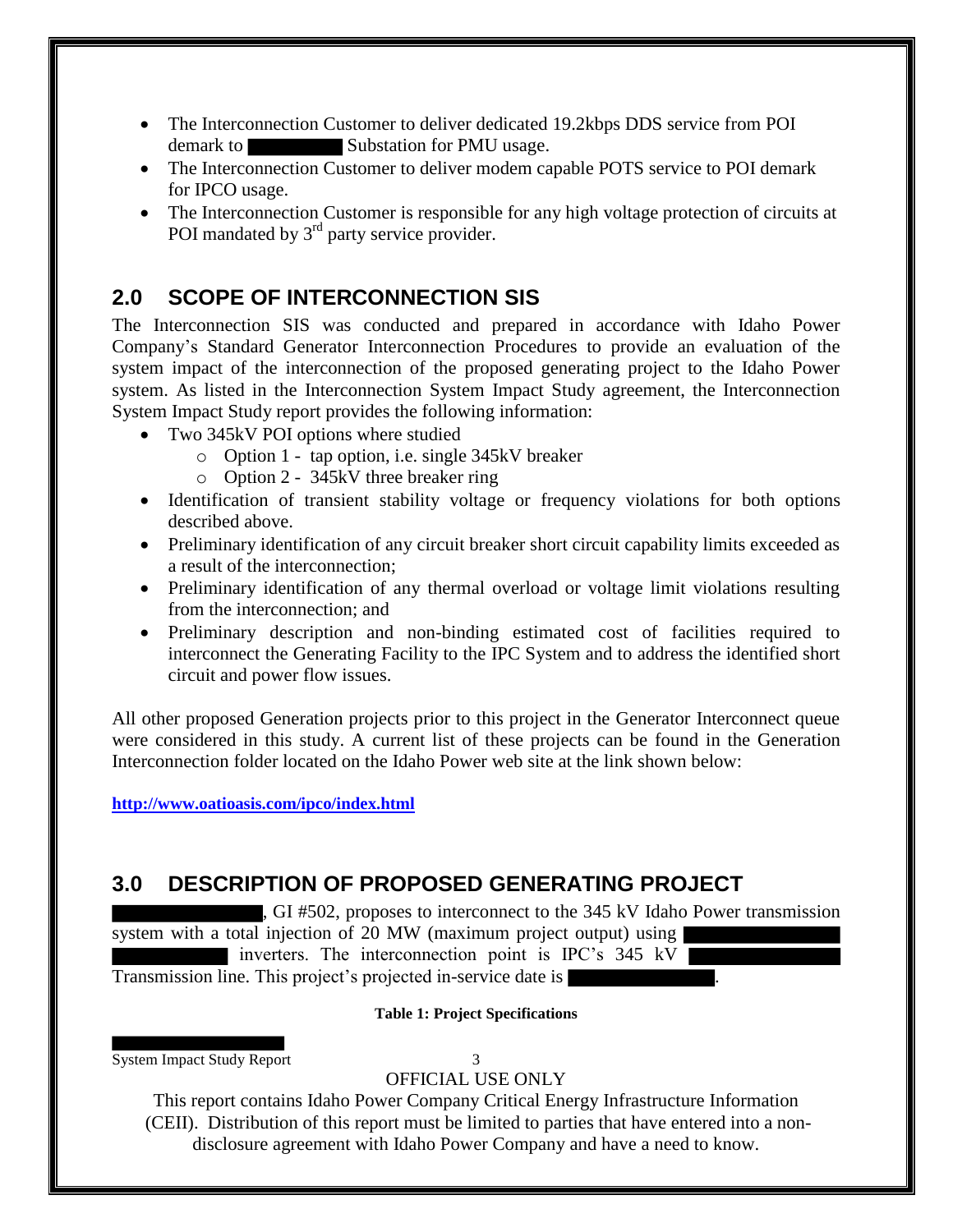| <b>Project Location</b>                      |                                                                                  |
|----------------------------------------------|----------------------------------------------------------------------------------|
| <b>Number and Type of Generators</b>         | Solar Photovoltaic,<br>Quantity = $12$                                           |
| <b>Individual Generator Nameplate Rating</b> | 1.666 kW                                                                         |
| <b>Total Output Power Rating</b>             | 19,992kW (Summer) / 19,992kW (Winter)<br>22,200kVA (Summer) / 22,200kVA (Winter) |
| <b>Rated Power Factor</b>                    | $0.9$ Leading $/ 0.9$ Lagging                                                    |
| <b>New Step-Up Transformer</b>               | $(12)$ 1,850 kVA, 3-phase, 0.385/34.5 kV, Z = 5.75% on 1,850 kVA base            |
| <b>New Step-Up Transformer</b>               | (1) 43 MVA, 3-phase, 34.5/345/13.8 kV, Z = 9% on 25.81 MVA base                  |
| <b>Interconnection Voltage</b>               | 345 kV                                                                           |

The cost estimate includes direct equipment and installation labor costs, indirect labor costs, general overheads, and a contingency allowance. These are only cost estimates and final charges to the customer will be based on the actual construction costs incurred. It should be noted that the preliminary cost estimate of \$5,194,200 does not include the cost of the customer's owned equipment to construct the solar generation site or the cost of communications for SCADA, Phasor Measurement Unit (PMU) and metering. Additionally, this cost estimate assumes that the relay replacement cost and PLC replacement equipment cost at the substation is similar to the relay replacement cost at the substation. Since the substation belongs to , this cost may be different and may impact the cost estimate given above.

#### Additional Communication Requirements:

The ability to remotely interrogate the relaying for operational analysis and maintenance is also required. Additional communications to support functions such as PMU, SCADA, Metering, GOLC, etc. will be required. These requirements may result in the need for additional infrastructure and this cost is not included in the preliminary cost estimate.

The following are the typical communication requirement for various functions:

- The Interconnection Customer to deliver dedicated 19.2kbps DDS service from POI demark to Substation for SCADA usage.
- The Interconnection Customer to deliver dedicated 19.2kbps DDS service from POI demark to Substation for PMU usage.
- The Interconnection Customer to deliver modem capable POTS service to POI demark for IPCO usage.

The Interconnection Customer is responsible for any high voltage protection of circuits at POI mandated by  $3<sup>rd</sup>$  party service provider.

## **4.0 DESCRIPTION OF EXISTING TRANSMISSION FACILITIES**

The GI #502, interconnection to the 345 kV line was identified as the preferred option. The Project is located adjacent to the proposed POI.

System Impact Study Report 4

### OFFICIAL USE ONLY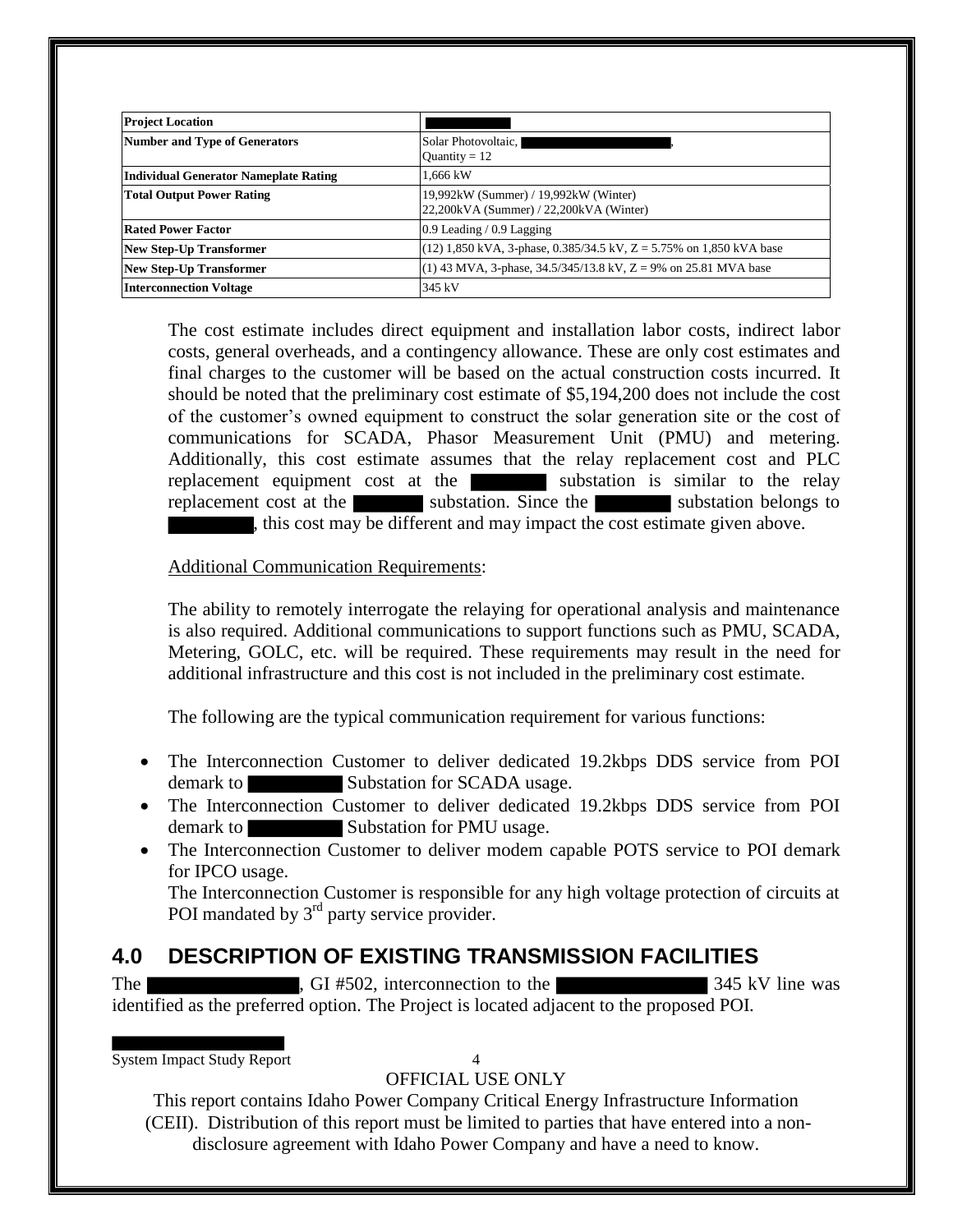After reviewing all generation projects in the area ahead of this project in the IPC generation queue and **interconnection** queue, there were no additional projects that were modeled in the analysis to evaluate the impact of interconnecting the GI #502.

Power flow analysis indicated that a 20 MW injection at the POI, considered in this study, is feasible and will not require any transmission system improvements.

# **5.0 EXISTING TRANSMISSION COMMITMENTS**

The proposed intertie site lies on the 345 kV transmission line. The WECC 2015 Path Rating Catalog identifies the line as • Location: Between

- Definition: 345 kV line. The metering
	- point is considered to be
- Transfer Limit: o
	- o
	- o The capacities listed above are non-simultaneous ratings of the line.
	- o Simultaneous ratings are dependent on net control area operations. Seasonal System Operating Limits (SOLs) may be more restrictive for operating .
- Allocation:
	- o The transfer capability of the path is allocated as follows:

| Ownership | <b>Allocation</b> |  |  |  |  |
|-----------|-------------------|--|--|--|--|
|           |                   |  |  |  |  |
|           |                   |  |  |  |  |

2016 Summer Season Path System Operating Limits (SOL)

| Path        | Path | Catalog | Path       | 2016 Summer | 2016 Spring | 2015-16    | 2015 Summer |
|-------------|------|---------|------------|-------------|-------------|------------|-------------|
| Description | No.  | Rating  | Limitation | <b>SOL</b>  | <b>SOL</b>  | Winter SOL | <b>SOL</b>  |
|             |      | (MW)    |            | (MW)        | (MW)        | (MW)       | (MW)        |
|             |      |         | Thermal    |             |             |            |             |
|             |      |         | Thermal    |             |             |            |             |

## **6.0 DESCRIPTION OF POWER FLOW CASES**

The case used for the study is the Western Electricity Coordination Council (WECC) 2019 Heavy Summer Operating Base Case. This case was chosen as a power flow base case for this SIS to represent summer conditions with transfer limit flow on and **and** ), as defined in the WECC 2015 Path Rating Catalog. This case has undergone review and updates by Idaho Power and .

System Impact Study Report 5

OFFICIAL USE ONLY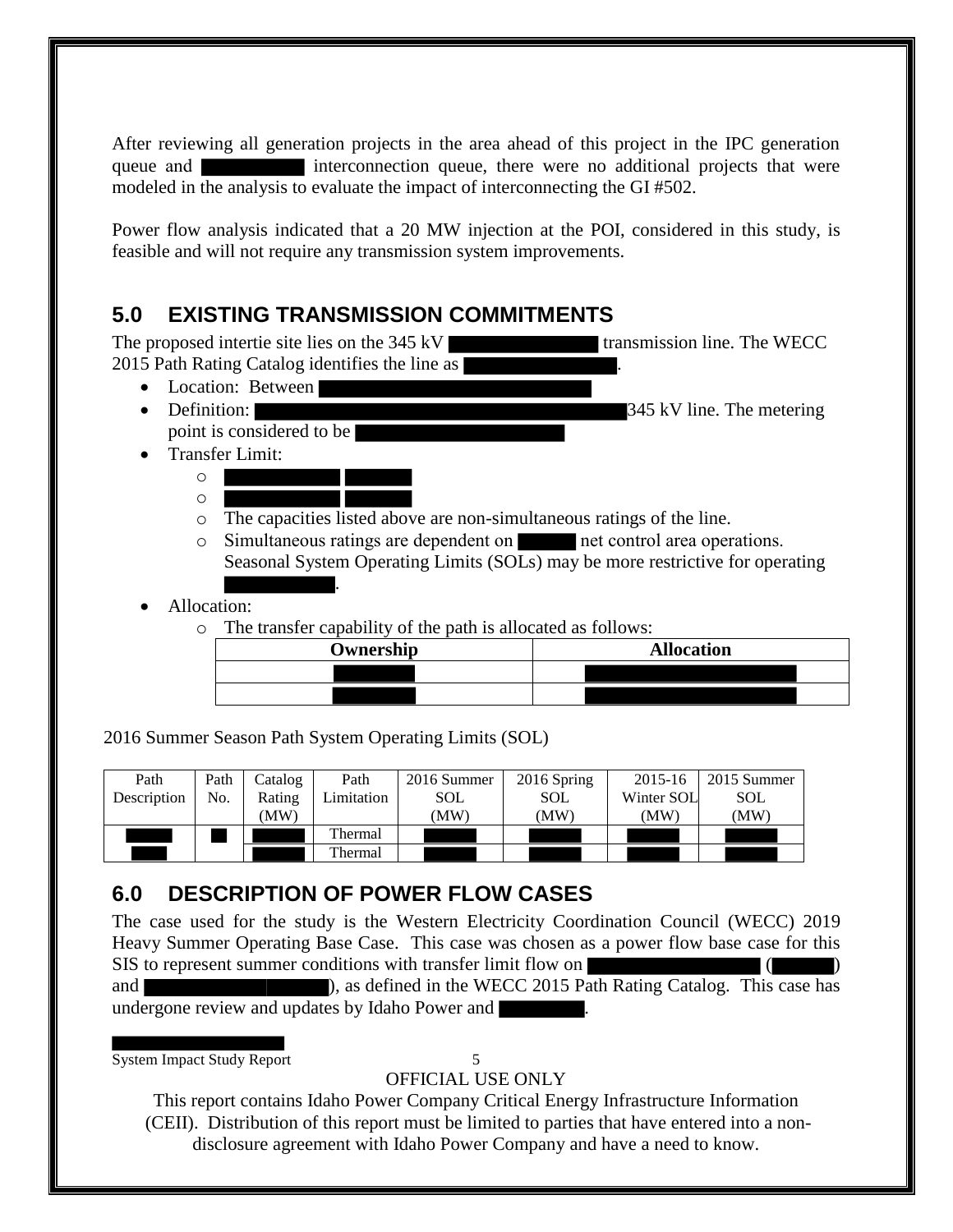The base case was developed to include the proposed GI #502 20 MW PV generation project. Idaho Power obtained appropriate customer data from the GI #502 20 MW PV generation project sponsor with adequate detail. The base case was benchmarked and compared to the post-Project case to determine the system impact of the proposed GI #502 20 MW Project interconnection on Idaho Power and surrounding transmission system.

### **7.0 STUDY RESULTS**

#### **7.1 Power Flow Results (Thermal and Voltage Analysis)**

Power Flow Analysis was performed on both the pre- and post-Project cases described above. The base cases were used to simulate the impact of the proposed GI #502 20 MW solar Project interconnection during normal operating conditions and contingency operation (TPL-001-4) for the 2019 timeframe. Mitigation of any adverse changes in loading or voltage from pre- to post-Project was considered.

The contingencies simulated include:

- All transformers and transmission lines connected one bus away from the GI #502 Project.
- GI #502 Project

The results of the power flow studies were evaluated using the most recently approved WECC Criterion for Transmission System Planning Performance (TPL-001-WECC-CRT3) and IPC Reliability Criteria. The power flow analysis related evaluation criteria that were used are summarized below:

- Pre-contingency bus voltages within the study area must be between 0.95 per unit and 1.05 per unit.
- Maximum voltage deviation allowed at all buses under contingency conditions will be 8% for N-1.

Power flow solution was achieved for each of the N-1 outages simulated. Key findings from the power flow analysis are as follows:

- Overloading. There were no significant overloads for the 345kV interconnection.
- Voltage Deviation. There were no significant voltage deviations in the power flow analysis.
- Voltage Violations. There no significant voltage violations in the power flow analysis.

System Impact Study Report 6

#### OFFICIAL USE ONLY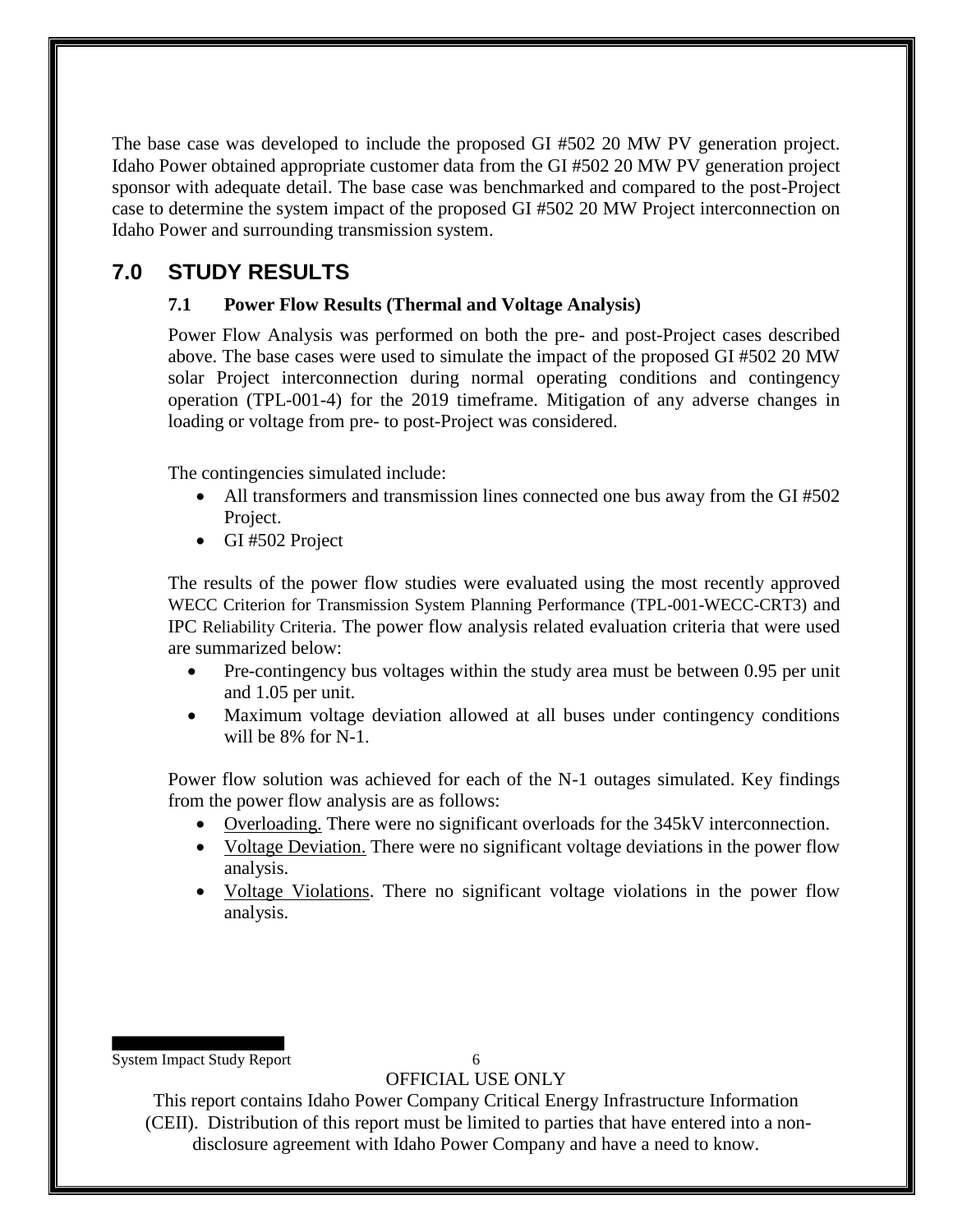#### **7.2 Reactive Compensation Requirements**

The installed reactive power capability of the project must have a power factor operating range of 0.95 leading to 0.95 lagging at the POI over the range of real power output (up to maximum output of 20 MW).

From the inverter specification sheet provided by the developer the maximum reactive power of  $\pm 807$  kVAr per inverter. It is assumed there is one inverter per inverter step-up transformer for a total of 12 inverters. The reactive capability at rated power is  $\geq 0.9$  PF. Hence, Jackpot Solar North at rated power should be able to provide  $\pm$  9.68 MVAr.

Power flow analysis indicates that the reactive compensation range of the proposed GI #502 does have sufficient capacity to provide a 0.95 lagging power factor at full output of 20 MW at the POI without any additional required shunt reactive compensation. The leading plant reactive compensation capacity is sufficient to meet the operating requirement of 0.95 leading at the POI at full output.

GI #502 will be required to control voltage in accordance with a voltage schedule as provided by Idaho Power Grid Operations. GI #502 is required to install a plant controller for managing the real and reactive power output of the 20 MW inverter array at the project POI.

The project is required to comply with the applicable Voltage and Current Distortion Limits found in IEEE Standard 519-1992 *IEEE Recommended Practices and Requirements for Harmonic Control in Electrical Power Systems*.

### **7.3 Transient Stability Results**

Transient stability runs were simulated for 10 seconds to ensure the system is stable and positively damped. The details of the contingencies simulated can be seen in Appendix A-3.0. All faults were simulated as three-phase faults with zero fault impedance.

The following buses were monitored and plotted during the Transient Stability simulation runs:



System Impact Study Report 7

OFFICIAL USE ONLY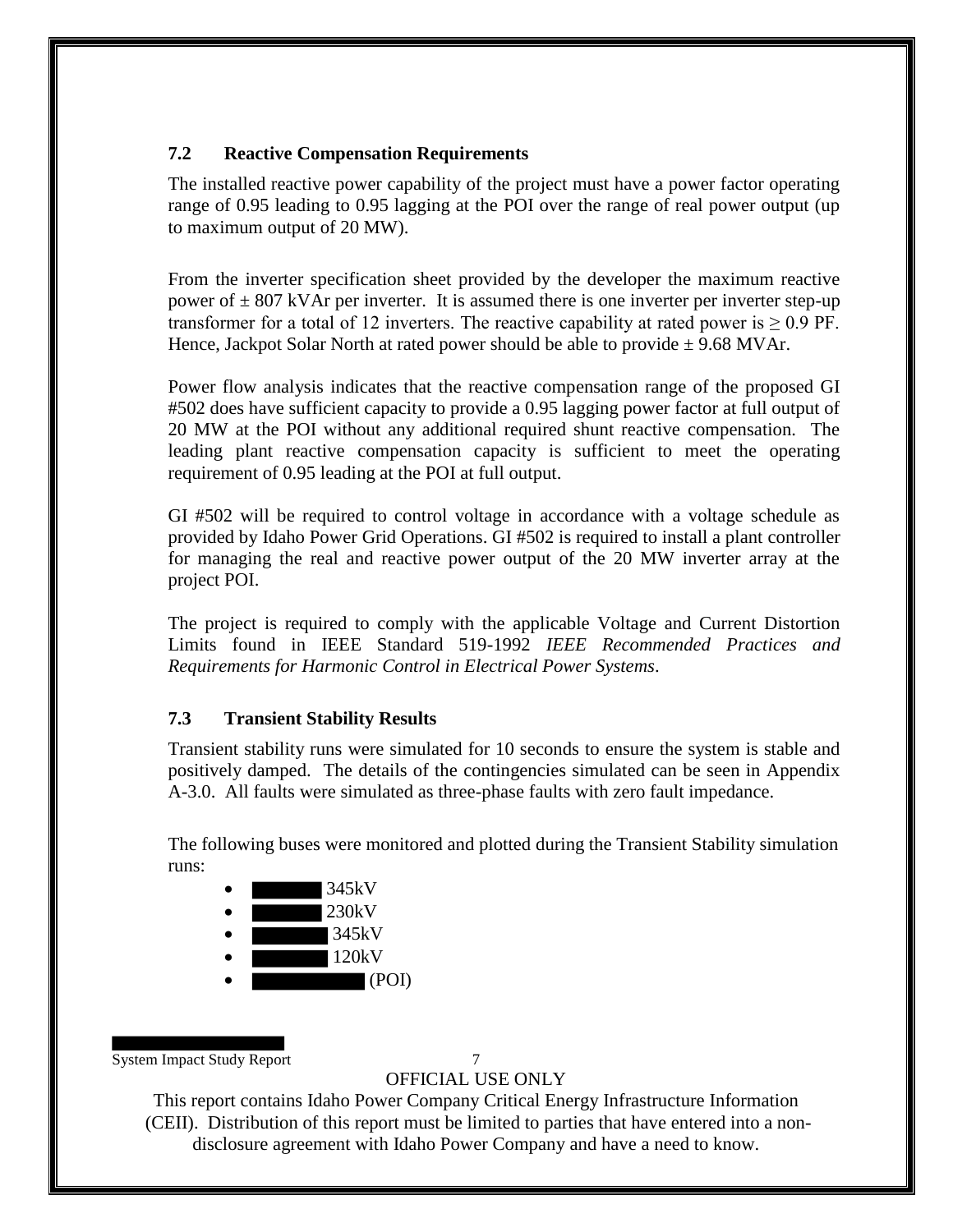Transient stability evaluation regional criteria used to evaluate the impact of the project can be found in Appendix A-3.1

Under non-stressed conditions on the Path, when the reactor is most likely switched in, the duration of the voltage raise is not sufficient to result in project tripping due to overvoltage based on exceedance of the NERC PRC-024 high voltage boundary of the required non-trip zone envelope. Under high stressed conditions, when the shunt reactor at is not energized, the project may be subject to tripping (by its own protection) due to overvoltage conditions based on the Low/High Voltage Ride Through generator protection (lhvrt) model parameters. Since the lhvrt parameters are compliant with the PRC-024-2 standard, tripping under these conditions is acceptable. The Project can opt to adjust their protection settings to avoid tripping under this scenario.

For all operating conditions studied, which included a tap – single 345kV breaker and a 345kV three breaker ring configuration, transient stability performance for both pre- and post-project cases demonstrated stable and adequately damped response. The contingencies performed under all operating conditions did not result in any WECC/NERC transient voltage dip, voltage duration, or frequency criteria violations.

Transient voltage and frequency plots are provided in Appendix A-3.2.

#### **7.4 Low Voltage and Low Frequency Ride-Through Results**

Transient stability was run to test low voltage and frequency ride though by simulating a 24.0 cycle clearing time for a 345kV bus. See Appendix A-3.0 outage number #1 for specific detail.

For the post project operation condition where is stress at from from a fault is applied at 1.0 second and is cleared 24 cycles (0.4 seconds) later. The lhvrt model is set to monitor the 345kV bus, seen in the Figure 1, and is set to trip the project if voltage at the monitored 345kV bus drops to 0.65 pu or below ( $dV = -0.35$  pu or lower) for 0.3 seconds or longer, so for this fault and operating condition the project trips while the fault is still on the system. With these lhvrt model parameters, which are compliant with PRC-024-2 standard, the project is not required to ride through this event, and its tripping under this scenario is acceptable. The Project can opt to adjust their protection settings to avoid tripping under this scenario.

System Impact Study Report 8

OFFICIAL USE ONLY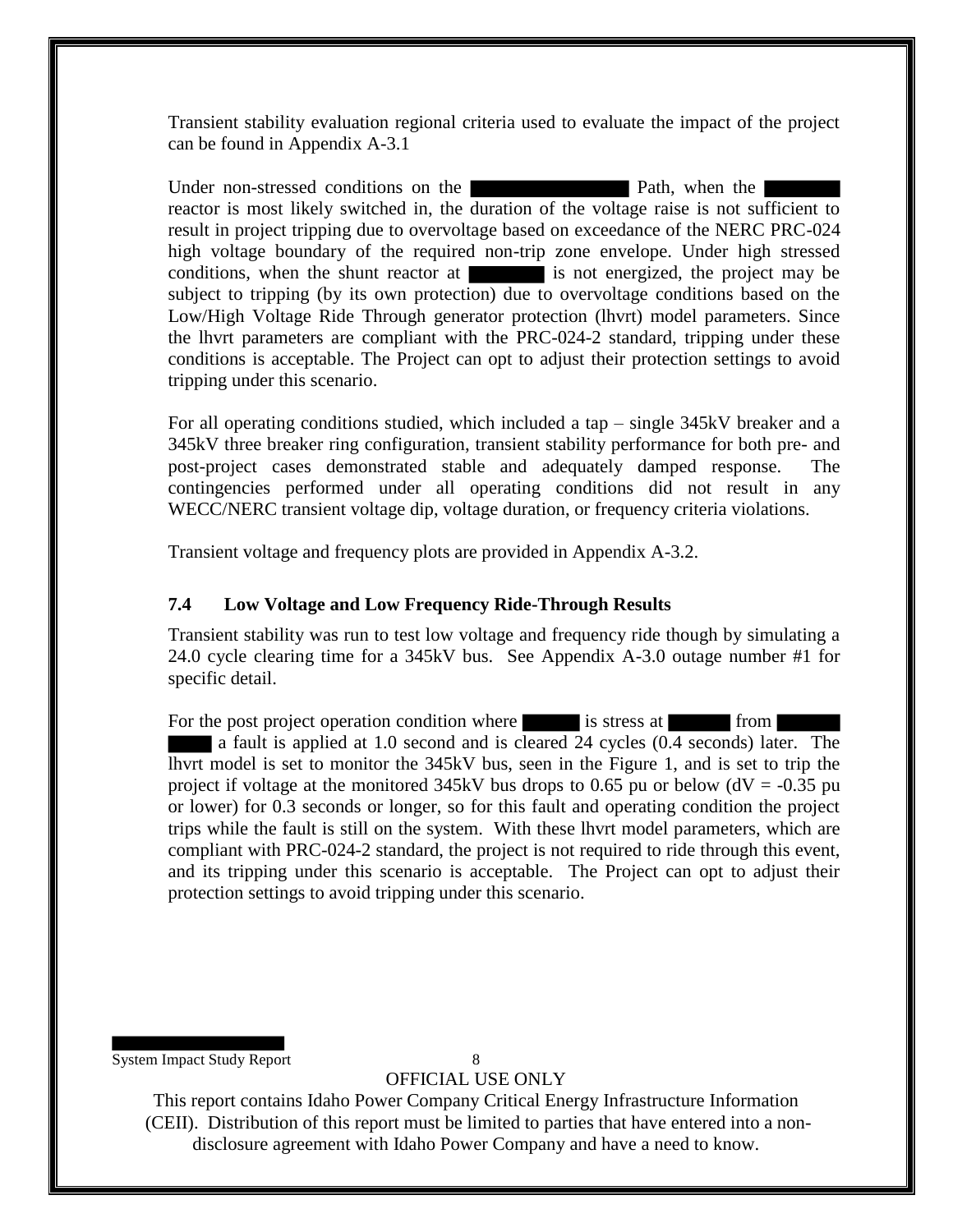

For all operating conditions studied, the transient stability performance for both pre- and post-project cases resulted in stable and adequately damped response. The contingencies performed under all operating conditions did not result in any WECC/NERC transient voltage dip, voltage duration, or frequency criteria violations.

#### **7.5 Post-Transient Stability (Reactive Margin) Results**

Post-transient stability analyses were performed for the pre-project and post-project base cases. For post-transient stability, all N-1 outages shall reach a valid power flow solution at a minimum of 105 percent of rated path flow (

The post-transient stability analysis showed valid power flow solutions for all cases and for all the outages. In general, the study showed that the integration of the proposed GI#502 solar PV project did not adversely impact reactive margin for local outages.

#### **7.6 Short Circuit Results**

generation interconnection projects were assessed.

They are located

on 345kV transmission line.

System Impact Study Report 9

OFFICIAL USE ONLY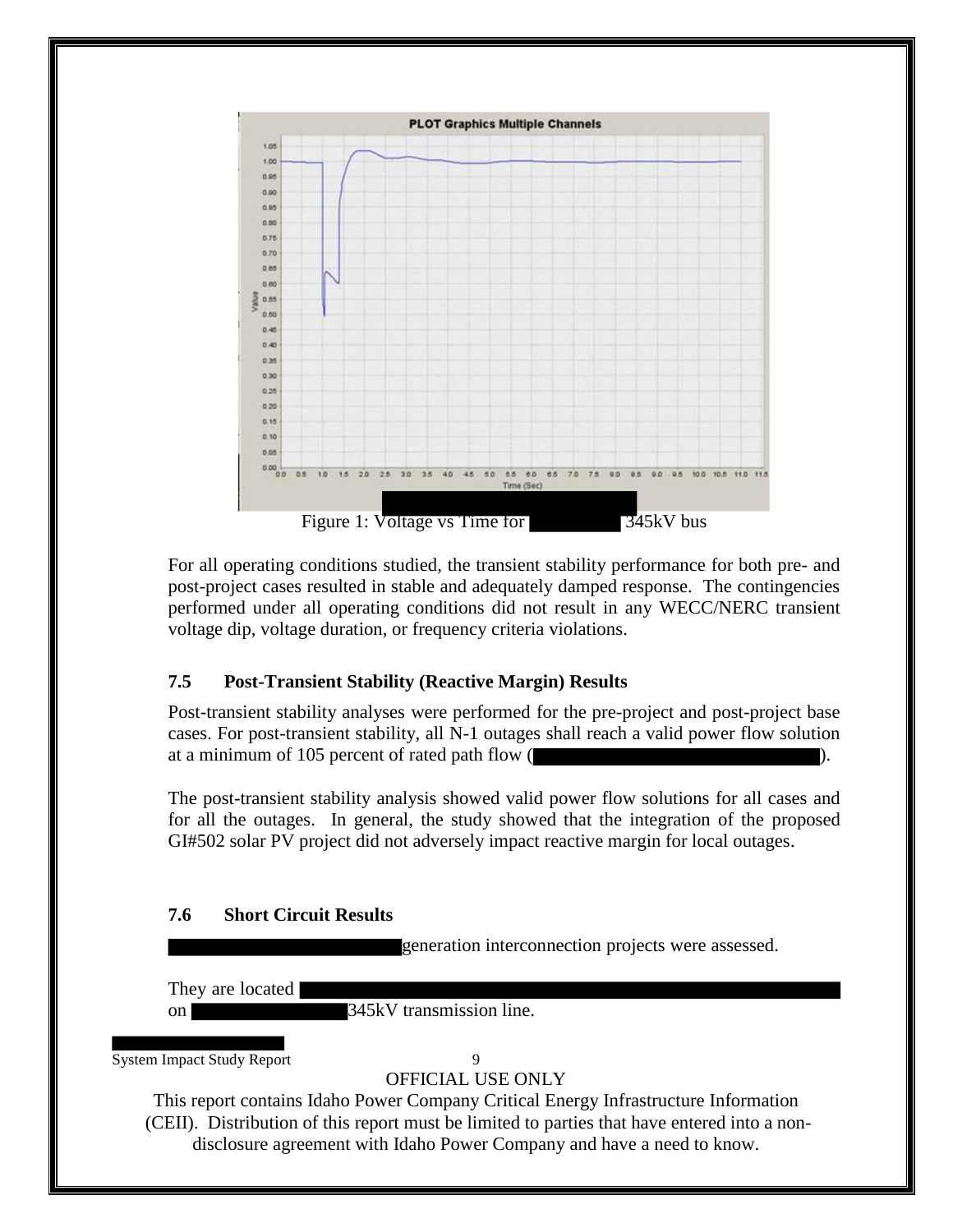The existing relaying is well as the existing relaying is utilizing utilizing Power Line Carrier (PLC) communication equipment for permissive tripping.

Short Circuit details at approximate interconnect location:

SLG (3I0): 2,016 Amps primary 3PH: 3,527 Amps primary Thevenin Impedance: 3.77968+j40.4227 (+seq ohms), 14.8488+j109.870 (0seq ohms)

System Protection Configuration Assessments:

- 1. Tapped one  $3PT<sup>1</sup>$  breaker at interconnection: Each terminal (, , and and Interconnection point) would receive relay upgrades (SEL-421/SEL-411L and an additional, dedicated SEL-421 for interconnection). Retain permissive communication assisted tripping. This relies on transfer tripping the GINT for faults within 80% of either terminal.
	- $\circ$  Replace PLC communication equipment at  $\&$  with three phase PLC communication equipment.
	- o Add three phase PLC communication equipment at interconnection.
	- o Worst case anticipated clearing time would be approximately 9.5 cycles. This is the clearing time setting for faults occurring beyond the 80% mark from either terminal ( ) to the POI. This is to avoid tripping the remote terminals for faults on the project side of the POI breaker. For faults within 80% distance of either the order terminals, the approximate clearing time is 3.5 cycles for the terminal closest to the fault and 5.5 cycles for the other remote terminal.

Studies indicate that there is adequate short circuit interrupting capability on breakers in the area for the addition of this generation project. Protective relaying and communications upgrades will be required in adjacent substations.

 $<sup>1</sup>$  Three-pole trip</sup>

 $\overline{a}$ 

System Impact Study Report 10

OFFICIAL USE ONLY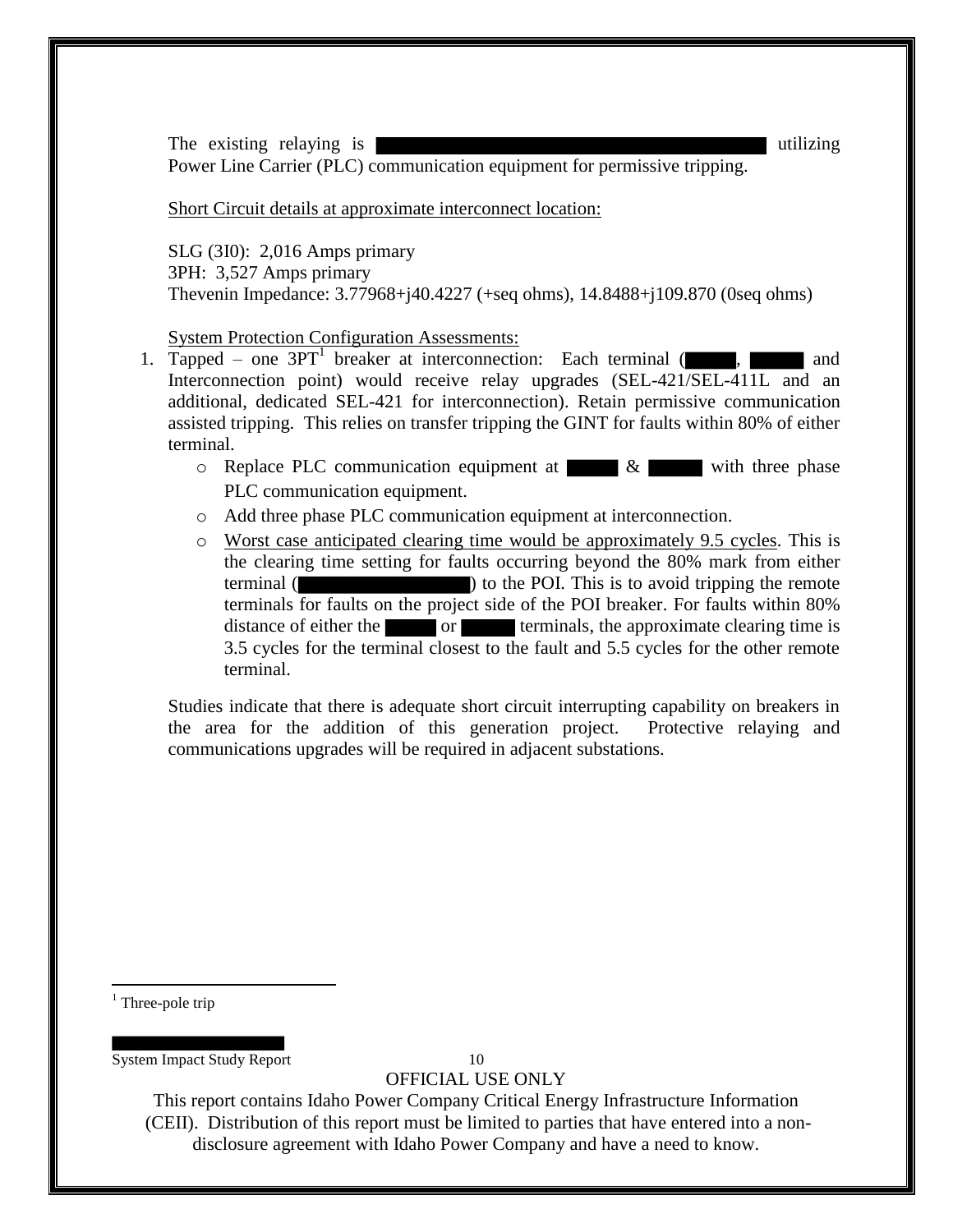# **8.0 COST ESTIMATE OF REQUIRED FACILITIES**

In Table 2 below is a conceptual-level cost estimate to interconnect GI #502 project to Idaho Power's 345 kV transmission line. The cost estimate is for a single breaker tapped 345 kV class station, 345 kV line from the station to the tap, terminal relay upgrades and single phase PLC protection communications and upgrades.

| Table 2: Total Conceptual-level Cost Estimate for POI Generation Station Interconnection |                 |  |  |  |  |
|------------------------------------------------------------------------------------------|-----------------|--|--|--|--|
| <b>Item of Work</b>                                                                      | <b>Estimate</b> |  |  |  |  |
| GI #502 Generation Interconnection POI Station                                           | \$2,085,000     |  |  |  |  |
| GI #502 Generation Station and Remote Station three phase PLC                            | \$1,235,000     |  |  |  |  |
| GI #502 Generation Interconnection Transmission Line                                     | \$255,000       |  |  |  |  |
| GI #502 Generation Remote Terminal Relay Replacements                                    | \$360,000       |  |  |  |  |
|                                                                                          |                 |  |  |  |  |
| <b>Total Unloaded Costs</b>                                                              | \$3,935,000     |  |  |  |  |
| Unloaded costs                                                                           | \$3,935,000     |  |  |  |  |
| Contingency 20% (1)                                                                      | \$787,000       |  |  |  |  |
| Total unloaded costs                                                                     | \$4,722,000     |  |  |  |  |
| Overheads (2)                                                                            | \$472,200       |  |  |  |  |
| Total loaded costs                                                                       | \$5,194,200     |  |  |  |  |
| <b>POI Generation Station Interconnection</b>                                            |                 |  |  |  |  |
| Conceptual-level Cost Estimate in 2016 dollars (3)                                       | \$5,194,200     |  |  |  |  |

(1) Contingency is added to cover the unforeseen costs in the estimate. These costs can include unidentified design components, material cost increases, labor estimate shortfalls, etc.

(2) Overhead costs cover the indirect costs associated with the Project.

(3) This cost estimate includes direct equipment, material, labor, overheads, and contingency as shown.

|  | The Total Conceptual-level Cost Estimate in 2016 dollars to interconnect GI #502 |  |  |                             |  |
|--|----------------------------------------------------------------------------------|--|--|-----------------------------|--|
|  | project at 345 kV to the                                                         |  |  | 345 kV line is \$5,194,200. |  |

- Note that these estimates do not include the cost of the customer's equipment/facilities or required communication circuits for SCADA, PMU and metering.
- Note that the overhead rates are subject to change during the year.
- These are estimated costs only and final charges to the customer will be based on the actual construction costs incurred.
- These are non-binding conceptual level cost estimates that will be further refined upon the request and completion of Transmission System Impact Studies.
- This cost estimate assumes that the relay replacement cost and PLC replacement cost at the Humboldt substation is similar to the relay replacement cost at the Midpoint substation. Since the Humboldt substation belongs to NV Energy, this cost may be different and may impact the cost estimate.

System Impact Study Report 11

OFFICIAL USE ONLY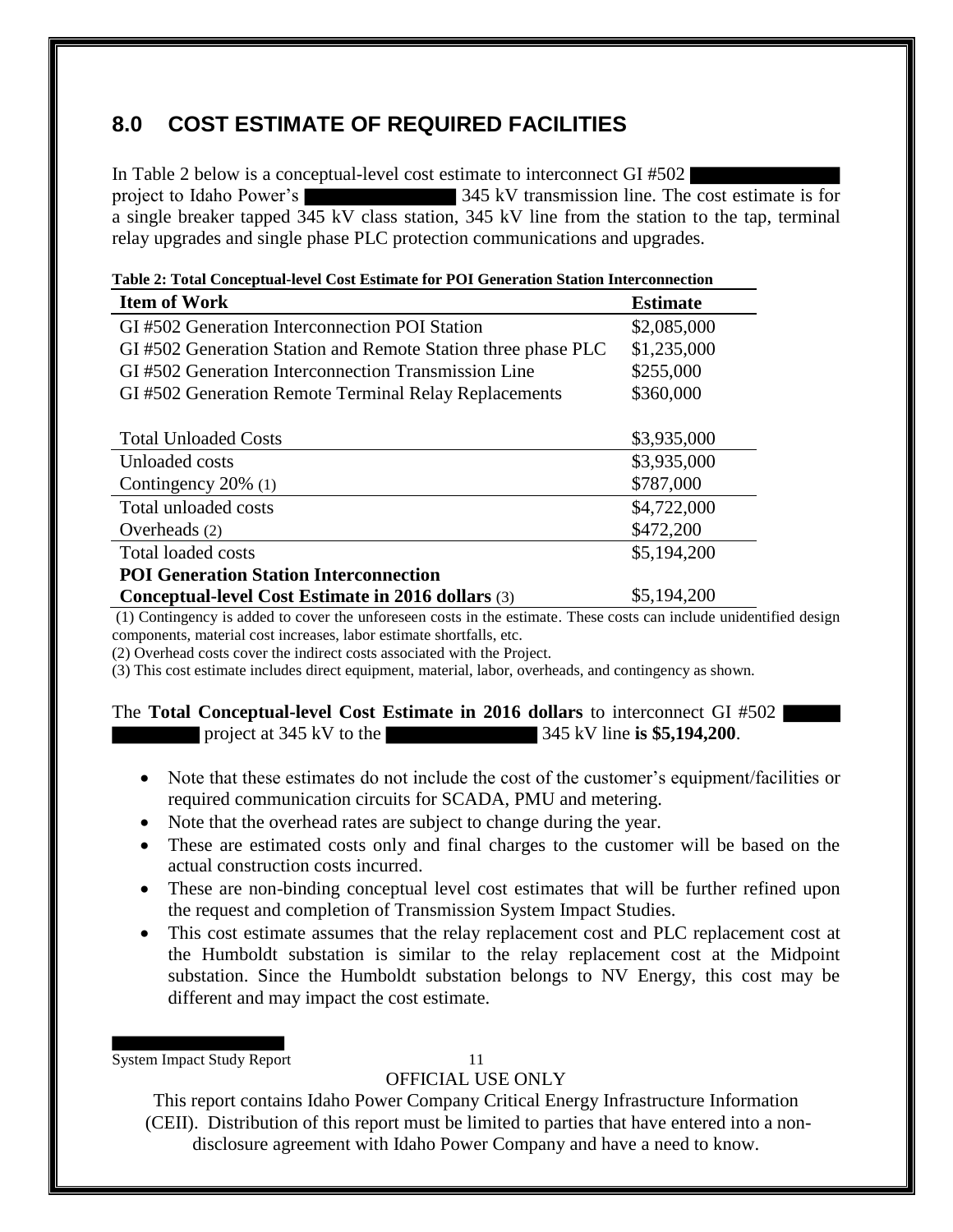### **9.0 CONCLUSIONS**

The requested interconnection of the project, GI #502, to Idaho Power's system was studied. The project will interconnect using IPC 345kV transmission system.

The results of this study confirm that it is feasible to interconnect the project, GI #502, to the existing Idaho Power system. The results from the power flow, Transient, Post-Transient (Reactive Margin), Low Voltage Ride Through and short-circuit analyses confirm that the interconnection of the **Project** will have a negligible impact on the surrounding systems. Issues that occurred in the post-project cases also occurred in the pre-project cases with nearly identical values. Also noted was that GI #502 will meet the power factor requirements required by IPC without any additional required shunt reactive compensation.

All generation projects in the area ahead of this project in the IPCo generation interconnection queue were assessed. There were no additional generation projects that were included in the preliminary power flow analysis to evaluate the interconnection of GI #502. The results and conclusions of this SIS are based on the unique queue/project order.

The total estimated cost to interconnect GI #502 to the IPC system at the 345 kV point of interconnection considered in this study is approximately \$5,194,200.

Generator interconnection service (either as an Energy Resource or a Network Resource) does not in any way convey any right to deliver electricity to any specific customer or point of delivery.

System Impact Study Report 12

OFFICIAL USE ONLY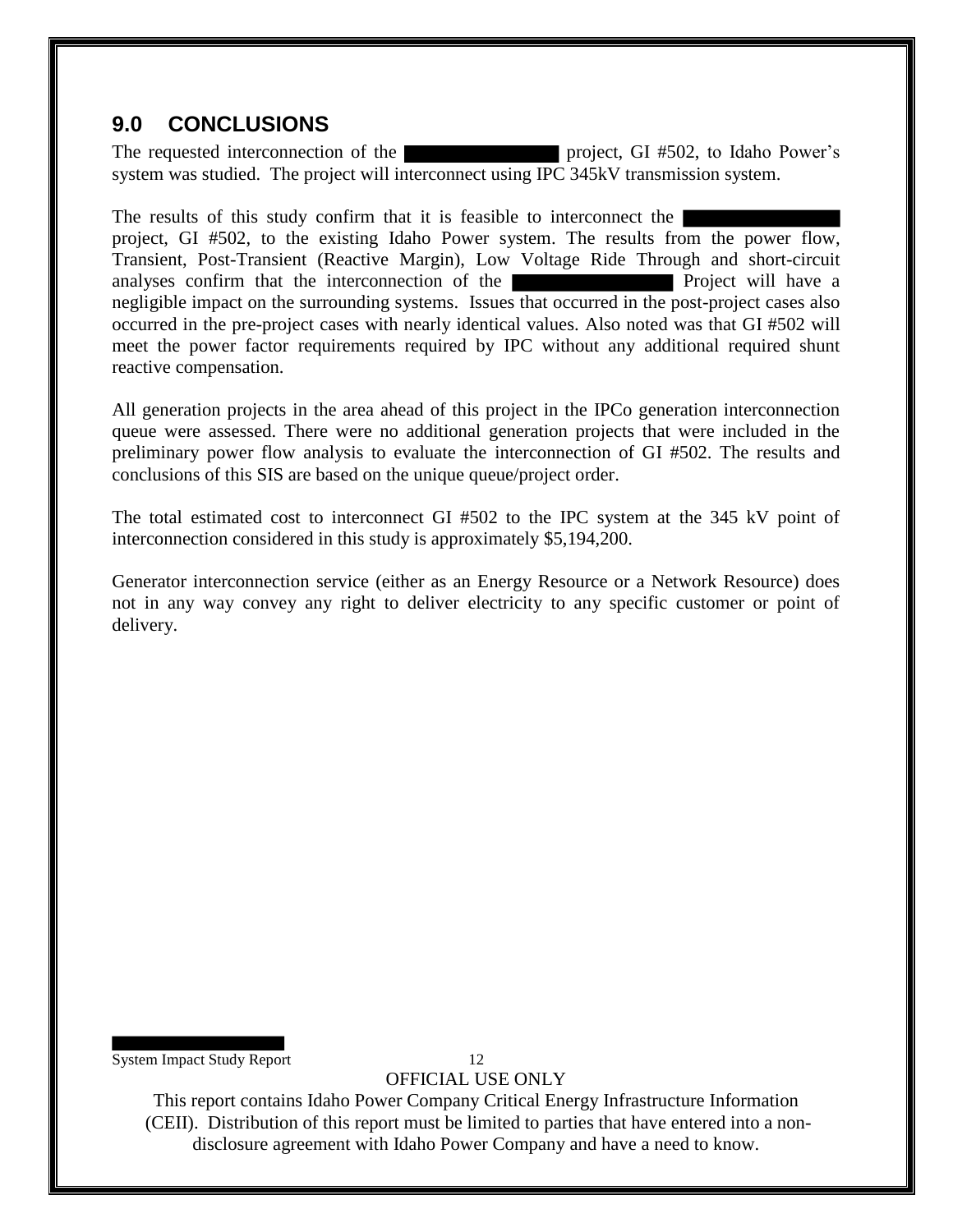### **APPENDIX A**

#### **A-1.0 Method of Study**

The SIS plan inserts the Project up to the maximum requested injection into the selected Western Electric Coordinating Council (WECC) power flow case and then, using Power World Simulator or GE's Positive Sequence Load Flow (PSLF) analysis tool, the impacts of the new resource on Idaho Power's transmission system (lines, transformers, etc.) within the study area are analyzed. The WECC and Idaho Power reliability criteria and Idaho Power operating procedures were used to determine the acceptability of the configurations considered. For distribution feeder analysis, Idaho Power utilizes Advantica's SynerGEE Software.

#### **A-2.0 Acceptability Criteria**

The following acceptability criteria were used in the power flow analysis to determine under which system configuration modifications may be required:

The continuous rating of equipment is assumed to be the normal thermal rating of the equipment. This rating will be as determined by the manufacturer of the equipment or as determined by Idaho Power. Less than or equal to 100% of continuous rating is acceptable.

Idaho Power's Voltage Operating Guidelines were used to determine voltage requirements on the system. This states, in part, that distribution voltages, under normal operating conditions, are to be maintained within plus or minus 5% (0.05 per unit) of nominal everywhere on the feeder. Therefore, voltages greater than or equal to 0.95 pu voltage and less than or equal to 1.05 pu voltage are acceptable.

Voltage flicker during starting or stopping the generator is limited to 5% as measured at the point of interconnection, per Idaho Power's T&D Advisory Information Manual.

Idaho Power's Reliability Criteria for System Planning was used to determine proper transmission system operation.

All customer generation must meet IEEE 519 and ANSI C84.1 Standards.

All other applicable national and Idaho Power standards and prudent utility practices were used to determine the acceptability of the configurations considered.

The stable operation of the system requires an adequate supply of volt-amperes reactive (VAr) to maintain a stable voltage profile under both steady-state and dynamic system conditions. An inadequate supply of VArs will result in voltage decay or even collapse under the worst conditions.

System Impact Study Report 13

### OFFICIAL USE ONLY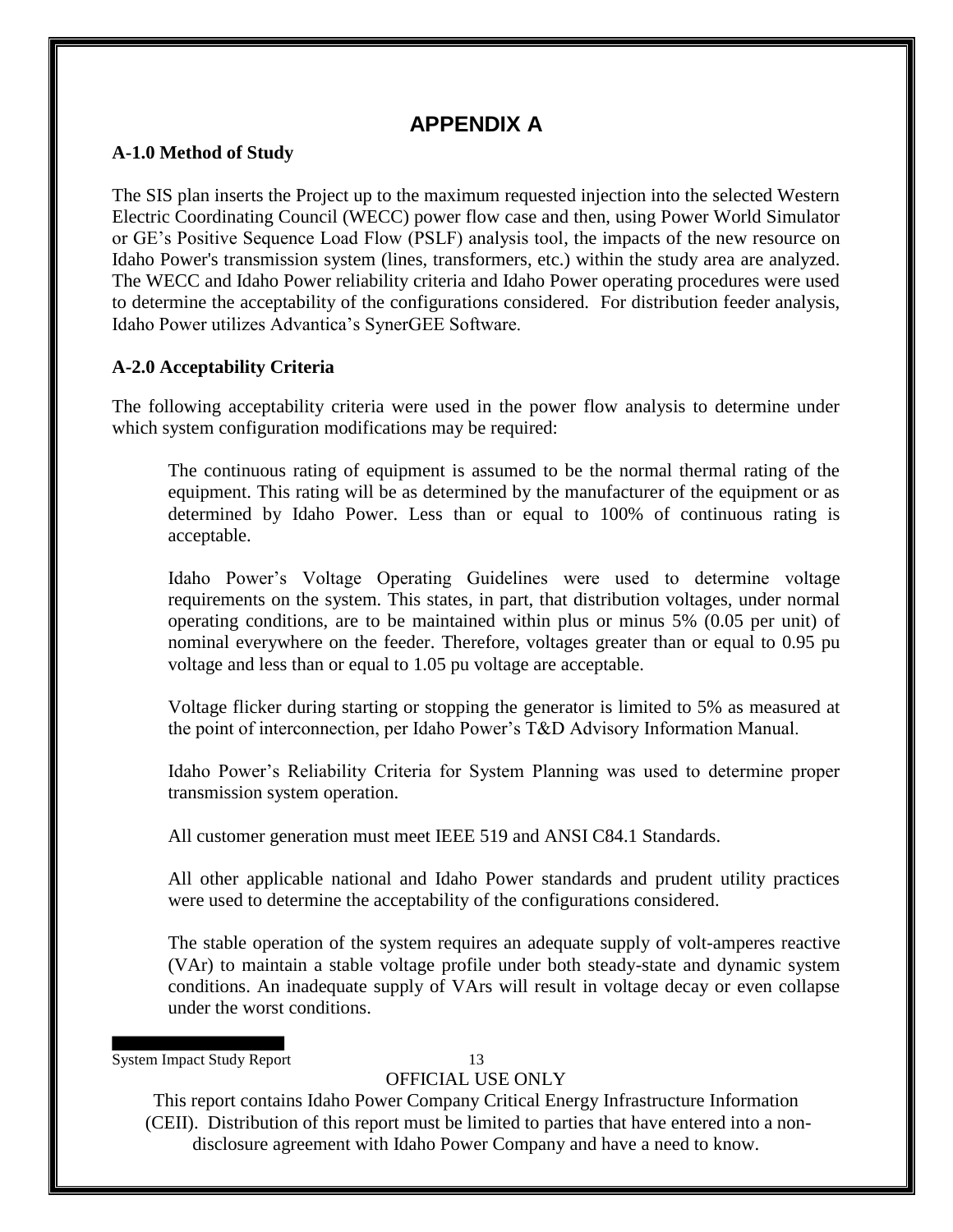Equipment/line/path ratings used will be those that are in use at the time of the study or that are represented by IPC upgrade projects that are either currently under construction or whose budgets have been approved for construction in the near future. All other potential future ratings are outside the scope of this study. Future transmission changes may, however, affect current facility ratings used in the study.

#### **A-3.0 Transient and Post Transient Stability Outages**

System Impact Study Report 14

OFFICIAL USE ONLY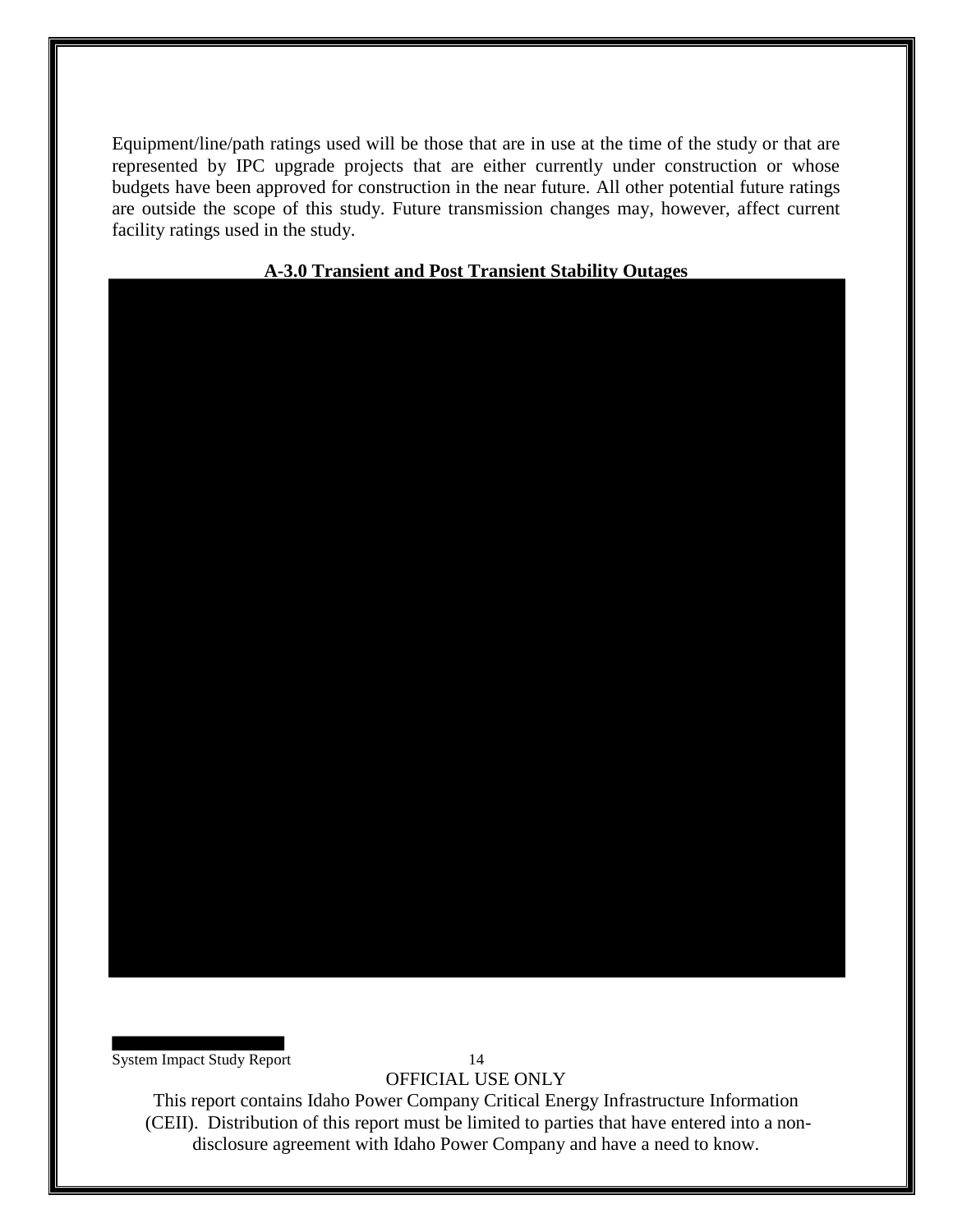#### **A-3.1 Transient Stability Criteria**

- All machines in the interconnected system shall remain in synchronism as demonstrated by their relative rotor angles.
- System stability is evaluated based on the damping of the relative rotor angles and the damping of the voltage magnitude swings.
- Transient voltage dip regional business practice: The transient voltage dip must not exceed 25% at load buses or 30% at non-load buses for N-1 contingencies. For N-2 contingencies, the transient voltage dip must not exceed 30% at any bus. The maximum duration of the voltage dip of 20% at load buses must not exceed 20 cycles for any N-1 contingency or 40 cycles for any N-2 contingency.
- Transient frequency regional business practice: N-1 contingency (WECC/NERC Category B) shall not drop below 59.6 Hz; for 6 cycles or more at load bus. For N-2 contingencies (WECC/NERC Category C), shall not drop below 59.0 Hz for 6 cycles or more at load bus.

A summary of the transient stability analysis evaluation regional criteria is provided in the Table and depicted graphically below.

| <b>NERC AND WECC</b><br><b>CATEGORIES</b>               | <b>TRANSIENT</b><br><b>VOLTAGE DIP</b><br><b>STANDARD</b>                                                                      |  | <b>MINIMUM</b><br>TRANSIENT<br><b>FREQUENCY</b><br><b>STANDARD</b> | <b>POST TRANSIENT</b><br><b>VOLTAGE</b><br><b>DEVIATION</b><br><b>STANDARD</b> |  |                               |
|---------------------------------------------------------|--------------------------------------------------------------------------------------------------------------------------------|--|--------------------------------------------------------------------|--------------------------------------------------------------------------------|--|-------------------------------|
| A<br><b>System Normal</b>                               | Nothing in addition to NERC                                                                                                    |  |                                                                    |                                                                                |  |                               |
| B<br>One Element Out-of-<br>Service                     | Not to exceed 25% at load<br>buses or 30% at non-load<br>buses. Not to exceed 20% for<br>more than 20 cycles at load<br>buses. |  | Not below 59.6Hz for 6 cycles<br>or more at a load bus.            |                                                                                |  | Not to exceed 8% at any bus.  |
| C<br>Two or More Elements<br>Out-of-Service             | Not to exceed 30% at any bus.<br>Not to exceed 20% for more<br>than 40 cycles at load buses.                                   |  | Not below 59.0Hz for 6 cycles<br>or more at a load bus.            |                                                                                |  | Not to exceed 10% at any bus. |
| D<br><b>Extreme Multiple-</b><br><b>Element Outages</b> | Nothing in addition to NERC                                                                                                    |  |                                                                    |                                                                                |  |                               |

System Impact Study Report 15

OFFICIAL USE ONLY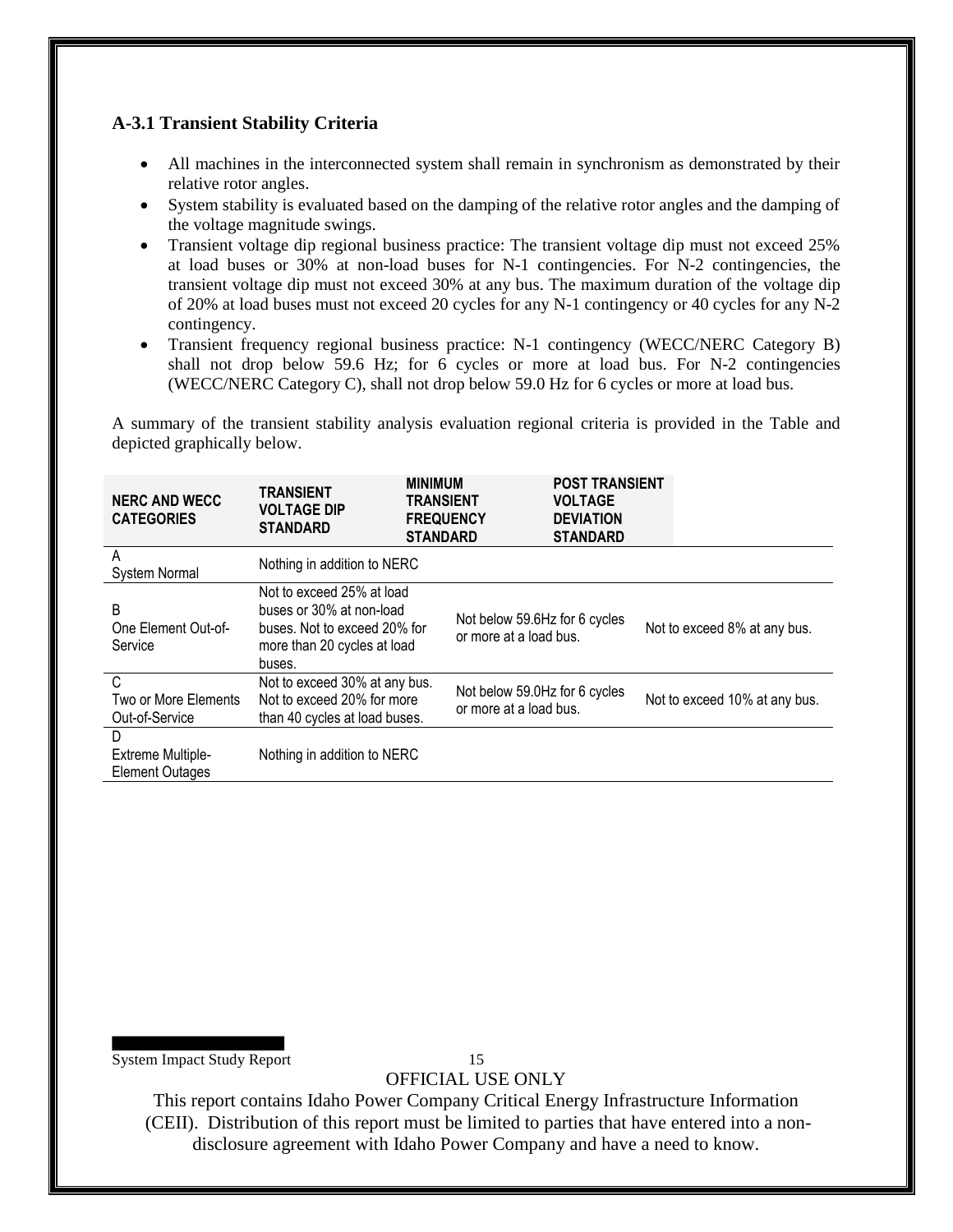

System Impact Study Report 16

OFFICIAL USE ONLY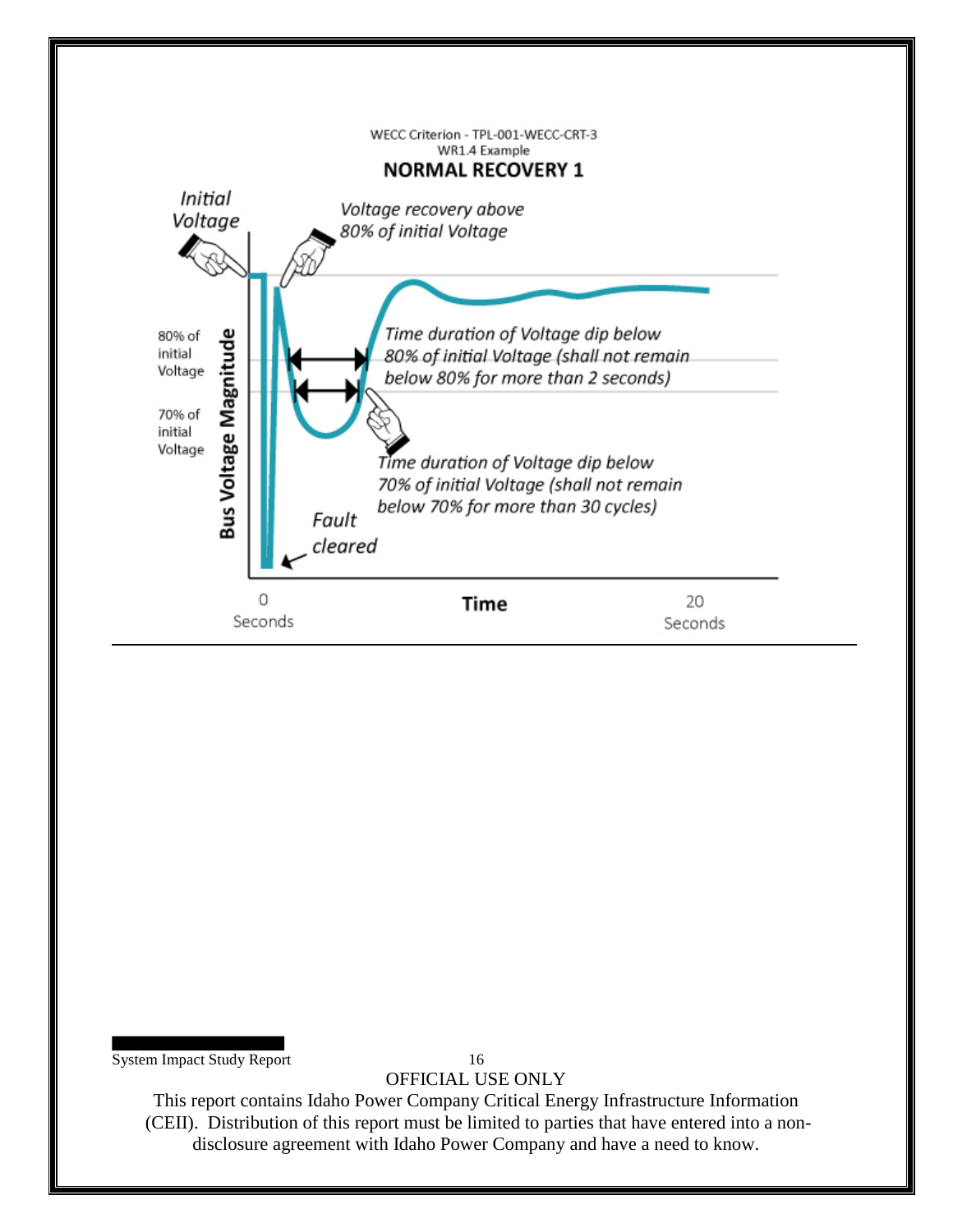### **A-3.2 Transient Stability Plots**

System Impact Study Report 17

OFFICIAL USE ONLY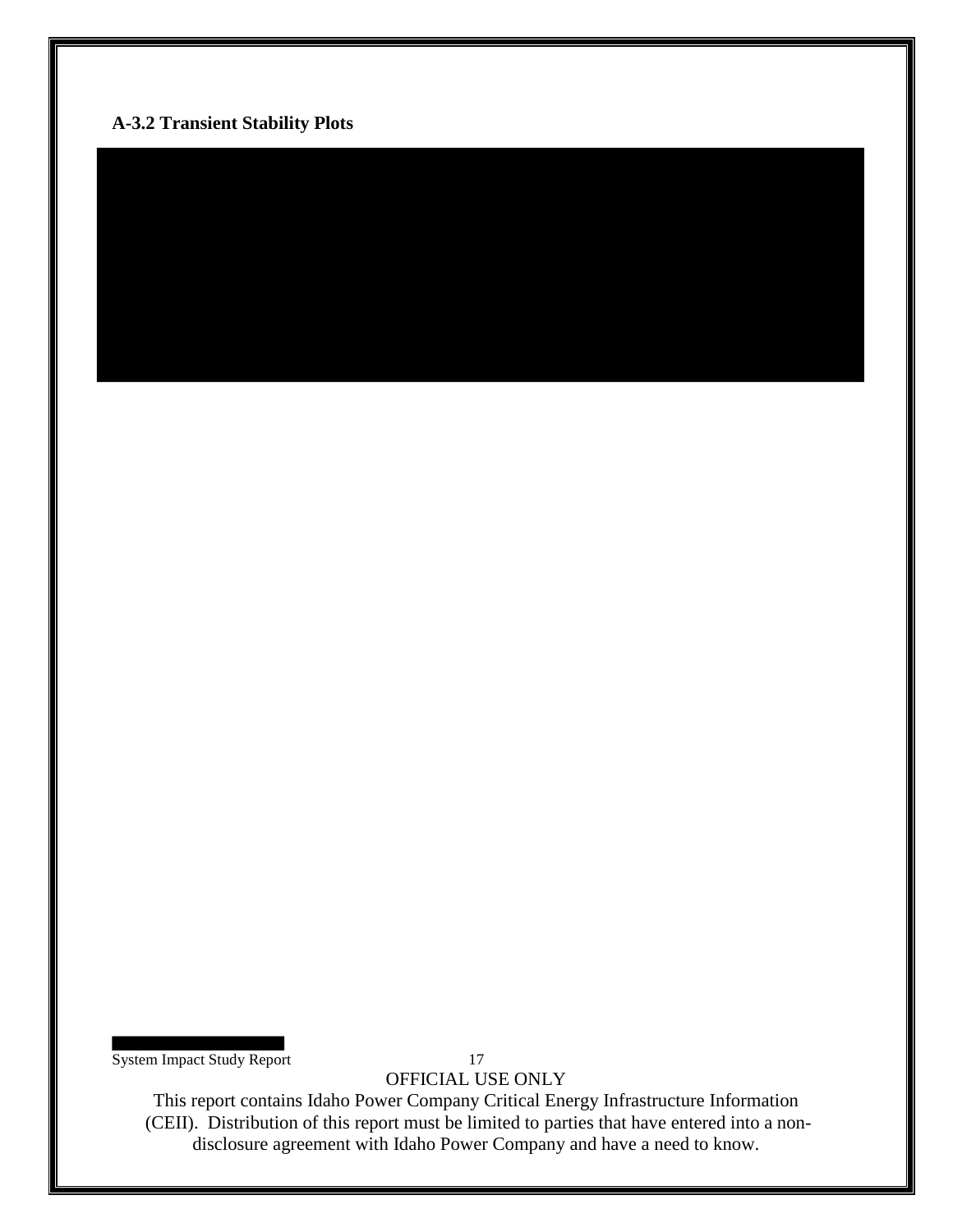#### **A-4.0 Electrical System Protection Guidance**

IPCo requires electrical system protection per Requirements for Generation Interconnections found on the Idaho Power Web site,

**http://www.idahopower.com/pdfs/BusinessToBusiness/facilityRequirements.pdf**

System Impact Study Report 18

OFFICIAL USE ONLY